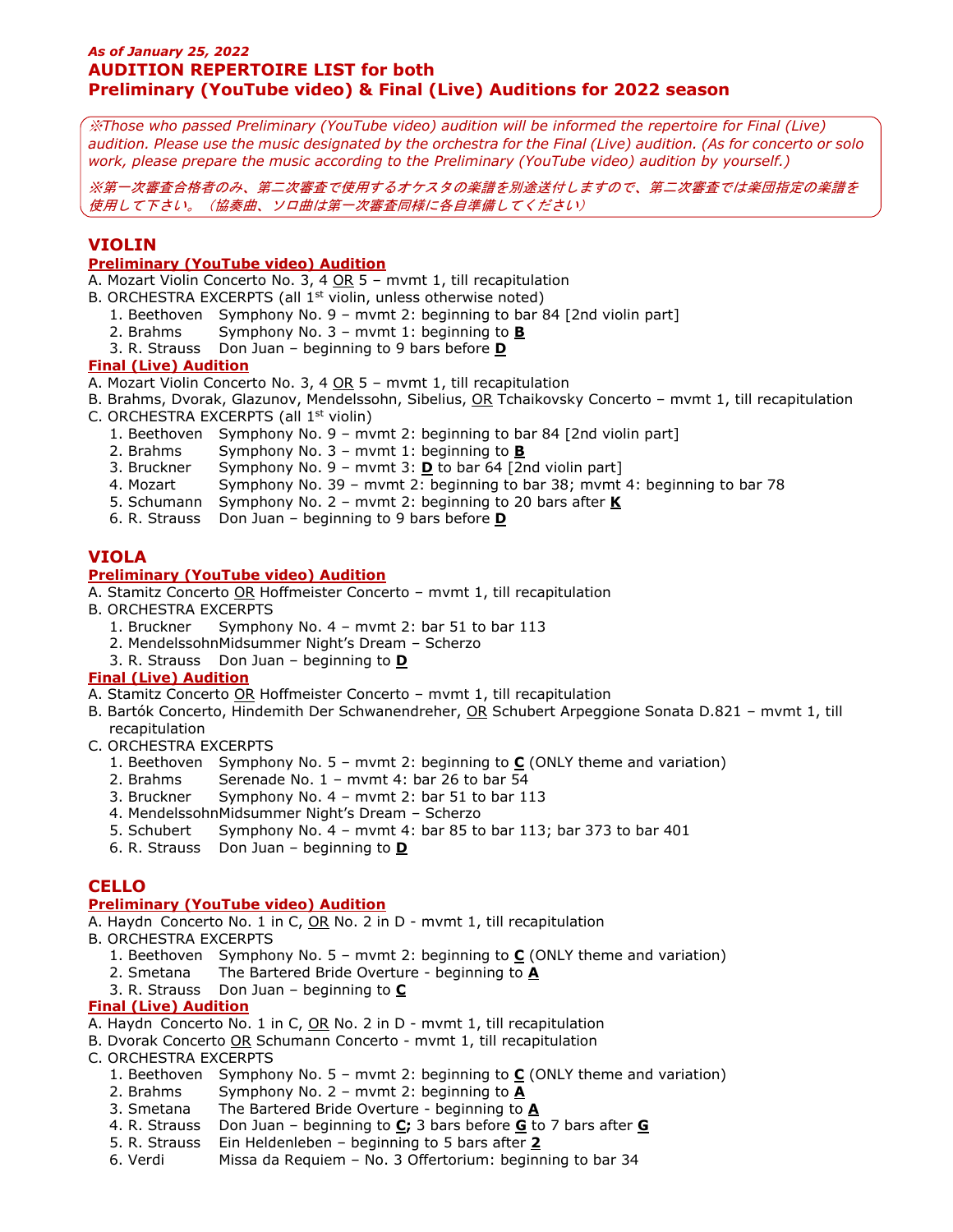## **DOUBLE BASS**

#### **\*No specific tuning is required. (Solo tuning OR Orchestra tuning, either way is fine.) Preliminary (YouTube video) Audition**

- A. Dittersdorf Concerto OR Vaňhal Concerto mvmt 1, till recapitulation
- B. ORCHESTRA EXCERPTS
	- 1. Beethoven Symphony No. 5 mvmt 3: beginning to 5 bars after **A**;Trio to 23 bars after **B**
	- 2. Mahler Symphony No. 1 mvmt 3: bar 3 to 2 bars after **2** (\*No mute required for audition)
	- 3. R. Strauss Ein Heldenleben **9** to 6 bars after **12**

#### **Final (Live) Audition**

- A. Dittersdorf Concerto OR Vaňhal Concerto mvmt 1, till recapitulation
- B. Bottesini Concerto OR Koussevitzky Concerto mvmt 1, till recapitulation
- C. ORCHESTRA EXCERPTS
	- 1. Beethoven Symphony No. 5 mvmt 3: beginning to 5 bars after **A**;Trio to 23 bars after **B**
	- 2. Beethoven Symphony No. 9 mvmt 4: beginning to **A**
	- 3. Mahler Symphony No. 1 mvmt 3: bar 3 to 2 bars after **2** (\*No mute required for audition)
	- 4. Mozart Symphony No. 40 mvmt 1: bar 114 to bar 138; bar 191 to bar 225
	- 5. R. Strauss Ein Heldenleben **9** to 6 bars after **12**
	- 6. Stravinsky Pulcinella Ⅶ Vivo (Duetto)

## **Oboe**

#### **Preliminary (YouTube video) Audition**

A. Mozart Oboe Concerto - mvmt 1: beginning to 97, and mvmt 2: beginning to 40

- B. ORCHESTRA EXCERPTS (all 1st oboe)
	- 1. Brahms Violin Concerto mvmt 2: beginning to bar 32
	- 2. Ravel Le tombeau de Couperin Prélude
	- 3. Rossini La scala di seta Overture beginning to 2

#### **Final (Live) Audition**

- A. Mozart Oboe Concerto mvmt 1 [Complete], and mvmt 2 [Complete]
- B. ORCHESTRA EXCERPTS (all 1st oboe)
	- 1. Brahms Violin Concerto mvmt 2: beginning to bar 32
	- 2. Brahms Symphony No. 1 mvmt 1: bar 9 to 13 bars after **A**, and mvmt 2: beginning to **A**
	- 3. Ravel Le tombeau de Couperin Prélude and Menuet
	- 4. Rossini La scala di seta Overture beginning to 4
	- 5. R. Strauss Don Juan **L** to **N**
	- 6. Stravinsky Pulcinella Gavotte and Variation
	- 7. Tchaikovsky Symphony No. 4 mvmt 2: beginning to bar 21

## **BASSOON**

## **Preliminary (YouTube video) Audition**

- A. Mozart Bassoon Concerto mvmt 1, Exposition only
- B. ORCHESTRA EXCERPTS (all 1st bassoon)
	- 1. Haydn Symphony No. 90 mvmt 4: bar 8 to bar 19, bar 216 to bar 228
	- 2. Mozart Marriage of Figaro Overture beginning to bar 24, bar 156 to bar 171
	- 3. Ravel Piano Concerto in G major mvmt 3: 14 to 16

#### **Final (Live) Audition**

- A. Mozart Bassoon Concerto mvmt 1, Exposition only; mvmt 2, complete
- B. Weber Concerto OR Hummel Concerto mvmt 1, till recapitulation
- C. ORCHESTRA EXCERPTS (all 1st bassoon, unless otherwise noted)
	- 1. Brahms Violin Concerto mvmt 2: beginning to bar 23, bar 73 to bar 79, bar 93 to 98  $[2^{nd}$  part]
	- 2. Haydn Symphony No. 90 mvmt 4: bar 8 to bar 19, bar 216 to bar 228
	- 3. Mozart Marriage of Figaro Overture beginning to bar 24, bar 156 to bar 171
	- 4. Ravel Boléro **2** to **3**
	- 5. Ravel Piano Concerto in G major mvmt 3: **14** to **16**
	- 6. Rimsky-KorsakovScheherazade mvmt 2: bar 5 to **A**; **L** to **M**
	- 7. Stravinsky Le sacre du printemps beginning to 3 bars after **3**
	- 8. Tchaikovsky Symphony No. 6 mvmt 1: beginning to bar 12